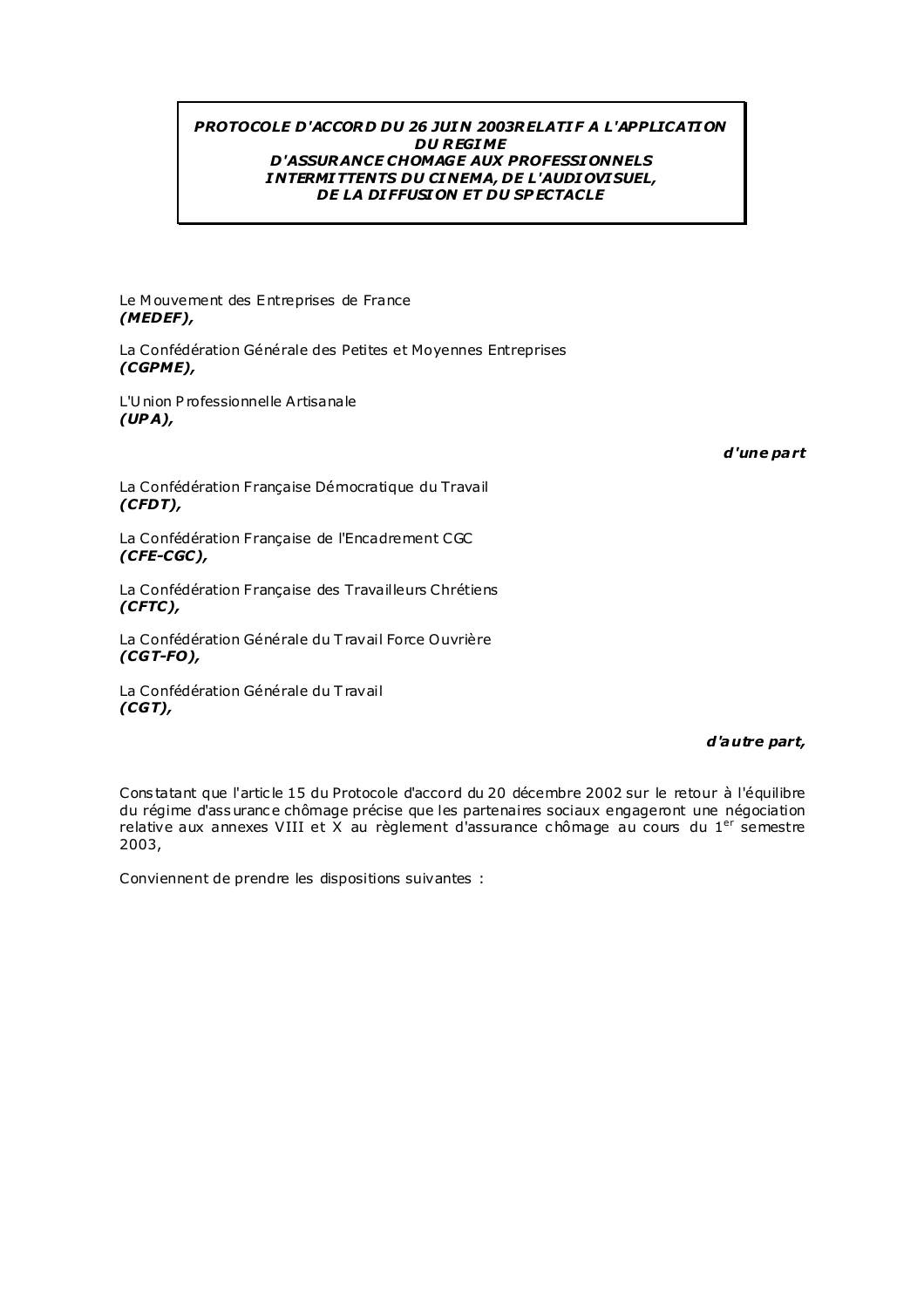# - Article 1 -**Champ d'application**

# § 1. Champ d'application de l'annexe VIII

L'annexe VIII au règlement de l'assurance chômage s'applique :

- aux employeurs tels que définis au point 1 de la liste jointe au présent protocole ;
- et aux ouvriers et techniciens du cinéma, de l'audiovisuel, de la diffusion et du spectacle qui ont été engagés en qualité de travailleurs intermittents et dont les fonctions sont énoncées au point 2 de la liste susvisée.

# § 2. Champ d'application de l'annexe X

L'annexe X au règlement de l'assurance chômage s'applique aux employeurs relevant de l'article L. 351-4 ou de l'article L. 351-12 du code du travail, quelle que soit leur activité principale, qui engagent un artiste du spectacle tel que défini à l'article L. 762-1 du code du travail.

Seuls les salariés engagés par contrat à durée déterminée et ayant la qualité d'artiste conformément à l'article L. 762-1 du code du travail relèvent de l'annexe X.

# - Article 2 -Durée d'affiliation minimale et durée d'indemnisation

#### § 1. Durée d'affiliation minimale et durée d'indemnisation pour l'annexe VIII

L'activité des bénéficiaires de l'annexe VIII est déclarée sous la forme d'heures. Le nombre d'heures pris en compte pour la recherche de la durée d'affiliation requise est limité à 48 heures par semaine ou à 208 heures par mois. Toutefois, en cas de dérogation accordée par l'autorité administrative compétente, ces limites sont respectivement fixées à 60 heures et à 260 heures.

La durée d'affiliation requise pour une ouverture des droits est de 507 heures au cours des 10 mois précédant la fin de contrat de travail considérée.

La durée d'indemnisation est fixée à 8 mois (243 jours).

L'exercice d'activités déclarées et effectuées pendant la période d'indemnisation entraîne une prolongation équivalente de l'indemnisation dans les conditions précisées à l'article 7 ci-après.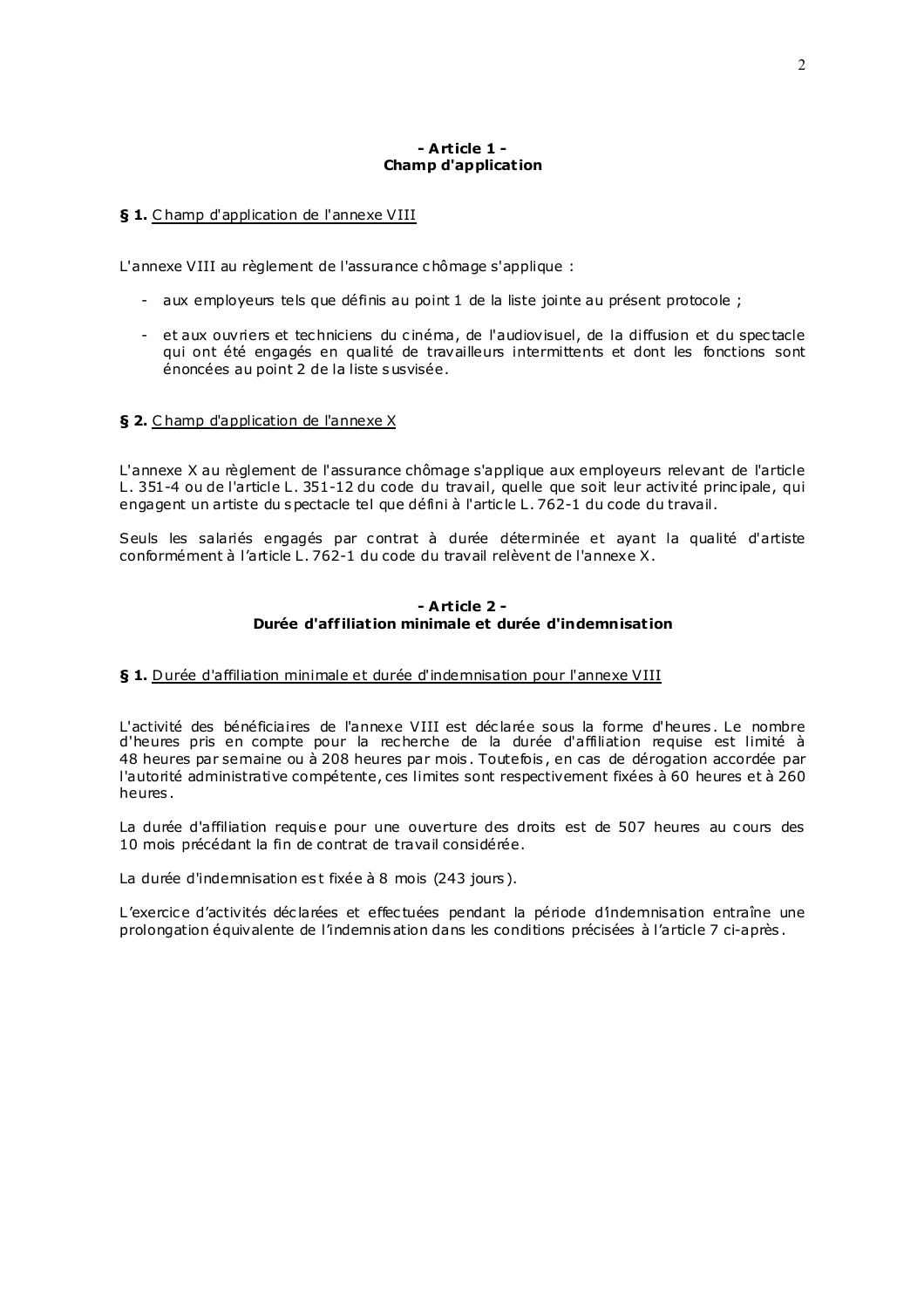### § 2. Durée d'affiliation minimale et durée d'indemnisation pour l'annexe X

L'activité des bénéficiaires de l'annexe X est déclarée sous la forme de cachets. Chaque cachet est converti en heures sur la base de 1 cachet égale 8 heures ou 12 heures, selon qu'il s'agit de cachets groupés ou isolés. Le nombre de cachets pris en compte pour la recherche de la durée d'affiliation requise est limité à 6 par semaine ou à 26 par mois.

Constituent des cachets groupés ceux qui couvrent une période d'emploi d'au moins 5 jours continus chez le même employeur.

La durée d'affiliation requise pour une ouverture des droits est de 507 heures au cours des 10,5 mois précédant la fin de contrat de travail considérée.

La durée d'indemnisation est fixée à 8 mois (243 jours).

L'exercice d'activités déclarées et effectuées pendant la période d'indemnisation entraîne une prolongation équivalente de l'indemnisation dans les conditions précisées à l'article 7 ci-après.

# § 3. Modalités de recherche de l'affiliation pour les annexes VIII ou X

Le temps de travail effectif exercé dans le champ des annexes VIII ou X est retenu pour la justification des 507 heures d'affiliation. Cependant, certaines périodes d'inactivité sont assimilées à du temps de travail. Il s'agit :

- des périodes de suspension de contrat de travail résultant d'une incapacité physique du salarié ou d'une maternité, à raison de 5 heures par jour ;
- des périodes au cours desquelles l'intéressé a suivi des actions de formation visées au livre IX du code du travail, à l'exception de celles indemnisées par l'assurance chômage et ce, dans la limite de 338 heures.

L'examen des droits, en vue d'une réadmission, est effectué lorsque l'allocataire a épuisé la durée d'indemnisation qui lui a été accordée.

#### - Article 3 -Salaire journalier de référence

Pour l'annexe VIII, le salaire de référence est établi à partir des rémunérations soumises aux contributions d'assurance chômage au titre des 10 mois précédant la fin du contrat de travail.

Pour l'annexe X, le salaire de référence est établi à partir des rémunérations soumises aux contributions d'assurance chômage au titre des 10,5 mois précédant la fin du contrat de travail.

Le salaire journalier de référence est égal au quotient du salaire de référence par la différence entre 304 jours pour l'annexe VIII et 319 jours pour l'annexe X, et le nombre de jours correspondant aux périodes de sécurité sociale, de chômage, de formation professionnelle, ainsi que le nombre de jours correspondant à la durée des droits à congés acquis.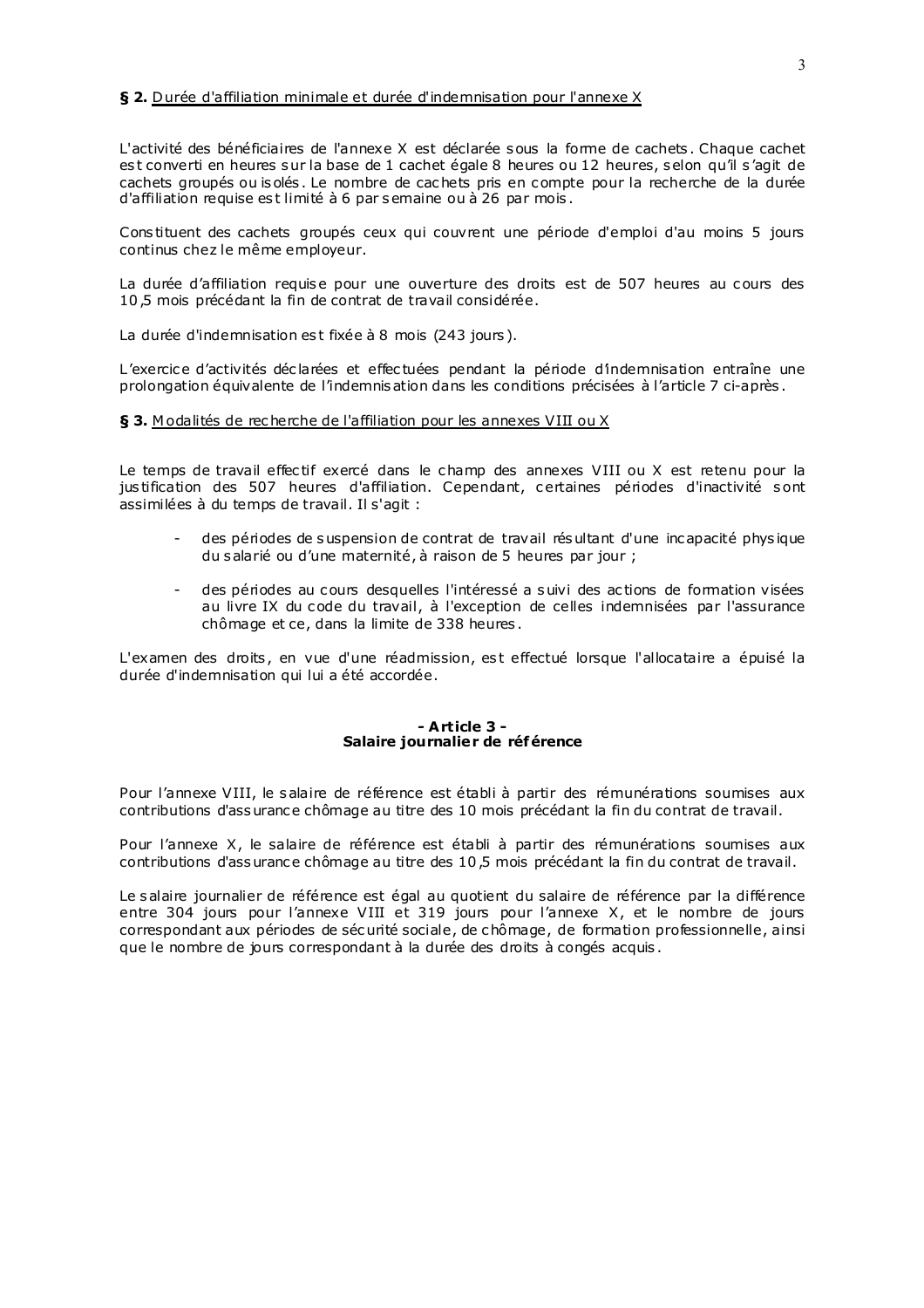Le diviseur du salaire de référence résultant des dispositions ci-dessus ne peut être inférieur à un diviseur minimal calculé selon la formule suivante :

Diviseur minimal 
$$
=
$$
  $\frac{\text{heures de travail}}{10}$ 

### - Article 4 -Calcul de l'allocation journalière

L'allocation joumalière (AJ) est égale à une partie proportionnelle correspondant à 19,5 % du salaire journalier de référence (SJR), à une somme égale à 0,026 € multipliés par le nombre d'heures travaillées (NHT) accomplies par l'intéressé dans la période de référence et déterminée comme indiqué à l'article 2 du présent protocole, et à une partie fixe (PF).

La formule de calcul est la suivante :

AJ =  $(19.5 % du SJR) + (0.026 EX NHT)) + (PF)$ 

L'allocation journalière ne peut être inférieure à 1/30 de 75 % du SMIC mensuel calculé sur la base de 35 heures par semaine. Elle ne peut excéder 34.4 % de 1/365 du plafond annuel des contributions à l'assurance chômage.

#### - Article 5 -Finance ment des retraites complémentaires

La participation des personnes entrant dans le champ d'application défini à l'article 1<sup>er</sup> du présent protocole au financement des retraites complémentaires est fixée à 0,93 % du salaire journalier de référence.

L'application de ce prélèvement ne peut pas conduire à verser une allocation journalière inférieure à l'allocation minimale visée à l'article 4.

# - Article 6-Point de départ du paiement

1) La prise en charge est reportée à l'expiration d'un délai de franchise calculé comme suit :

| Salaire<br>de la période de référence | SIR           |             |
|---------------------------------------|---------------|-------------|
| SMIC mensuel                          | 3 x SMIC jour | $-30$ jours |
|                                       |               |             |

Le salaire servant au calcul de la franchise correspond au montant des salaires perçus au cours de la période de référence précédant la fin du contrat de travail et ne peut être inférieur à 304 fois ou 319 fois le salaire journalier moyen servant au calcul de l'allocation, selon qu'il s'agit de l'annexe VIII ou de l'annexe X..

2) La prise en charge est reportée au lendemain d'un différé d'indemnisation de 7 jours qui court à compter du terme de la franchise et, à défaut, de la date d'inscription comme demandeur d'emploi suivant la fin de contrat de travail retenue pour l'ouverture des droits.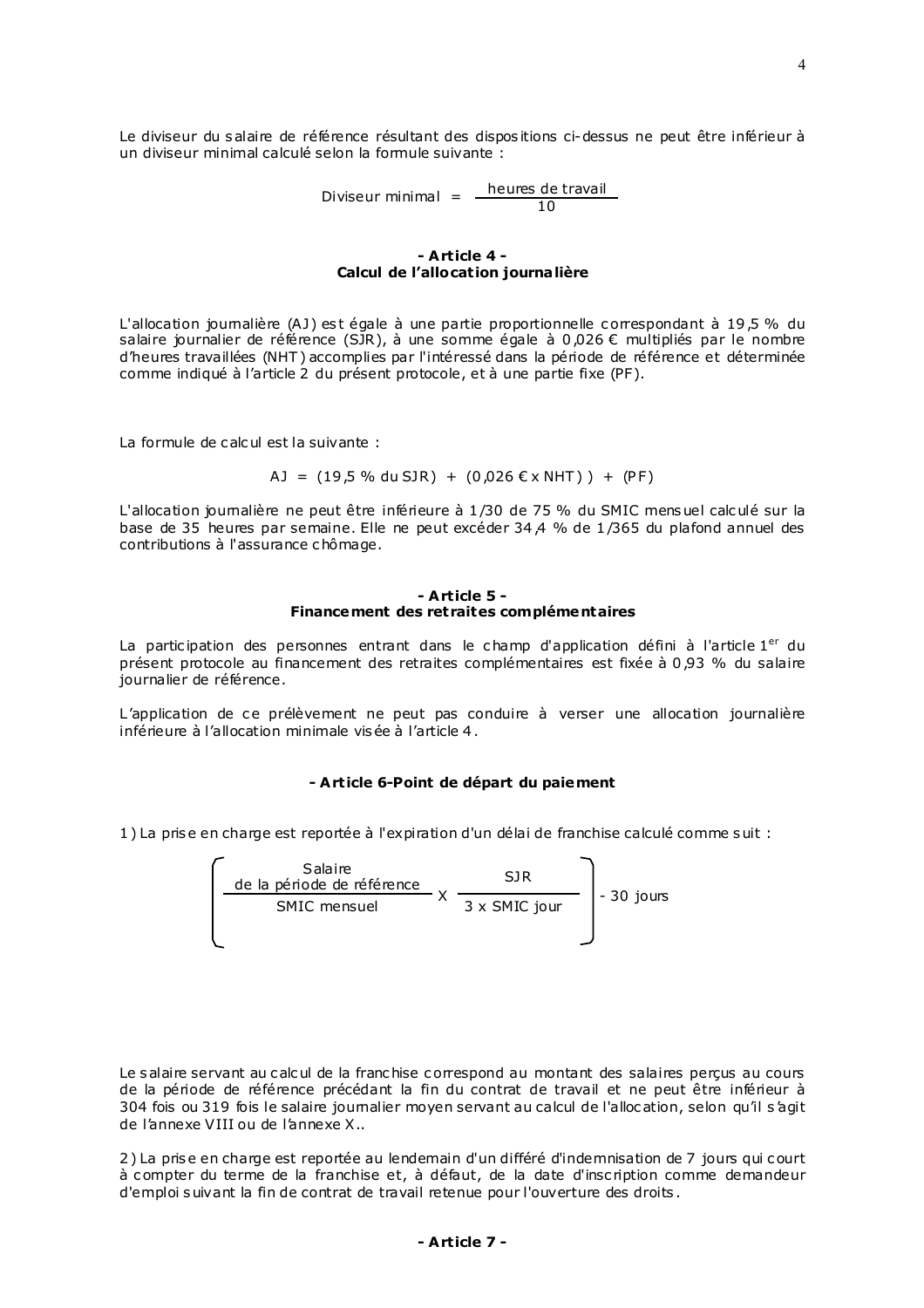### Détermination des jours indemnisables en cas d'exercice d'une activité (Règle dite du "décalage")

En cas d'exercice d'une activité par un allocataire au cours d'un mois civil pour lequel une indemnisation est demandée, le nombre de jours de privation involontaire d'emploi indemnisables au cours de ce mois est égal à la différence entre le nombre de jours calendaires du mois et le nombre de jours correspondant au quotient des rémunérations brutes mensuelles par le salaire journalier de référence.

### - Article 8 -Coordination des deux annexes

Lors qu'un intermittent a exercé des activités relevant alternativement des deux annexes VIII et X, il est procédé à l'étude de ses droits au regard de l'annexe correspondant à l'activité la plus importante au cours de la période de référence prise en considération pour la justification de la durée d'affiliation.

#### $-$  Article 9 -**Taux des contributions**

Le financement de l'allocation prévue pour les annexes VIII et X est constitué par deux taux de contribution cumulatifs.

Le taux des contributions des tinées au financement de l'indemnisation résultant de l'application des règles de droit commun de l'assurance chômage reste fixé à :

- 5.40 % réparti à raison de 3.50 % à la charge des employeurs et de 1.90 % à la charge des salariés.

Le taux des contributions des tinées au financement de l'indemnisation résultant de l'application des règles dérogatoires et spécifiques aux annexes VIII et X est fixé à :

- 5.40 % réparti à raison de 3,50 % à la charge des employeurs et 1,90 % à la charge des salariés.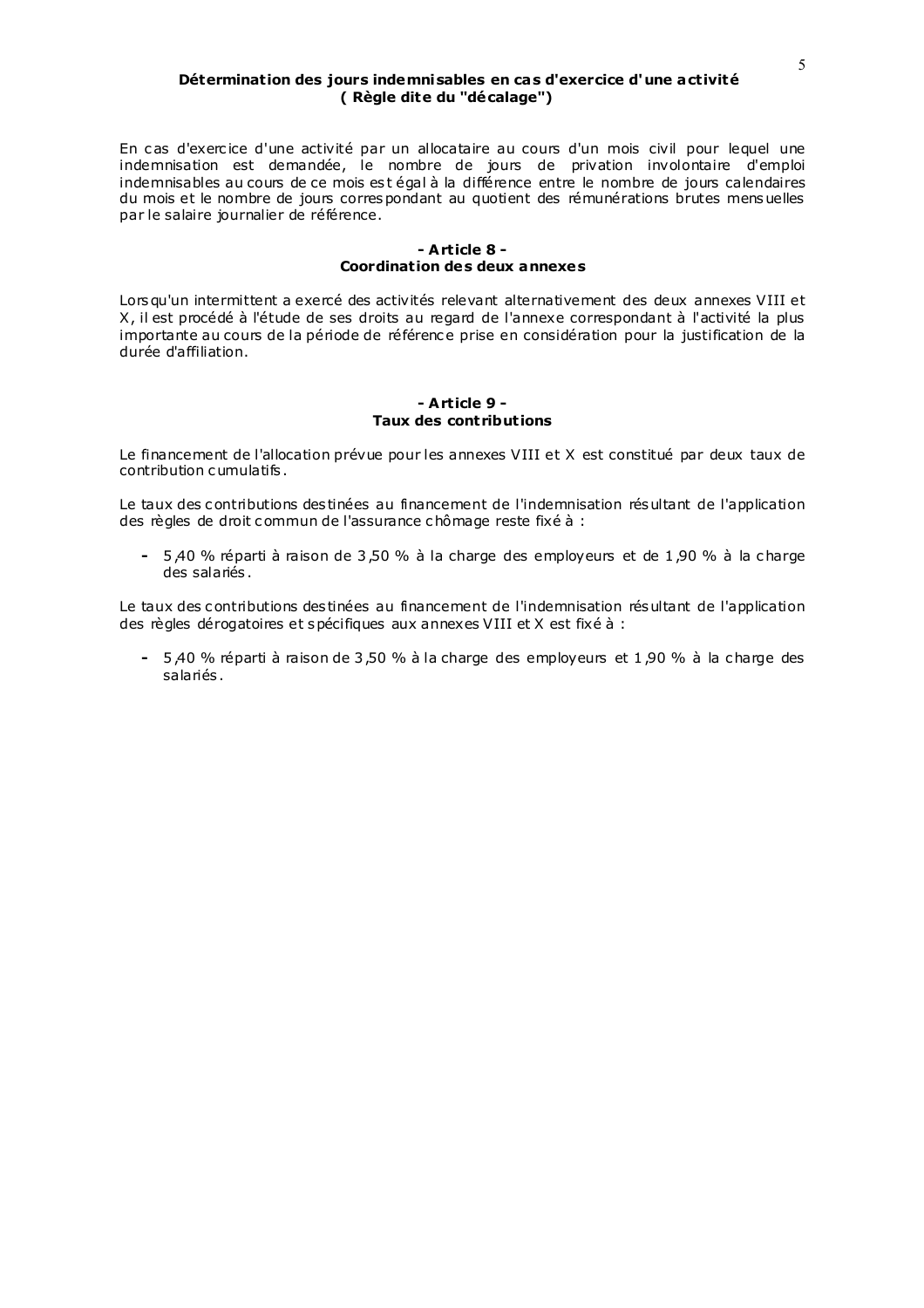# $-$  Article 10 -Recouvrement des contributions et croisement des fichiers

Le centre de recouvrement national recouvre en totalité les contributions dues au titre d'emplois relevant des annexes VIII et X. A cet effet, les données des fichiers de ce centre sont rapprochées de celles détenues par la caisse des congés du spectacle et AUDIENS (ex GRISS), ainsi que par les sociétés de droits d'auteurs afin de s'assurer de la qualité des informations recueillies auprès des employeurs affiliés.

Il est demandé aux pouvoirs publics de prendre dans les meilleurs délais les mesures d'ordre législatif nécessaires au rapprochement de ces données et d'autoriser la communication systématique au centre de recouvrement des avis de redressement notifiés par les Urssaf. A cet effet, la lettre annexée au présent protocole sera adressée par les signataires aux ministres concemés.

# - Article  $11 -$ Déclaration des activités par les employeurs et les salariés

# § 1. Prise en compte des périodes d'activité pour l'ouverture des droits

Les employeurs doivent adresser au centre de recouvrement national, en même temps que leur avis mensuel de versement des contributions, les justificatifs correspondants pour chaque salarié employé dans le mois. Ces justificatifs sont constitués par des attestations sur lesquelles figurent notamment les périodes d'emploi et les rémunérations afférentes à ces périodes qui ont été soumises à contributions. Ces déclarations sont effectuées sur des formulaires dont les modèles sont arrêtés par l'Unédic.

Un second exemplaire de l'attestation est remis par l'employeur au salarié lors de la fin du contrat de travail. Ce dernier doit communiquer à l'Assédic la ou les attestations d'employeurs (feuillets) correspondant aux périodes d'emplois déclarées, dès son inscription comme demandeur d'emploi ou, lors de chaque renouvellement de son inscription, en même temps que sa déclaration de situation mensuelle (DSM).

Sont prises en compte pour l'ouverture de droits, au titre des annexes VIII et X, les périodes de travail déclarées à la fois par l'employeur et le salarié, la double déclaration permettant de déterminer avec exactitude si l'activité en cause relève du champ d'application des annexes.

Le centre de recouvrement national doit être rendu obligatoire pour tous les employeurs occasionnels.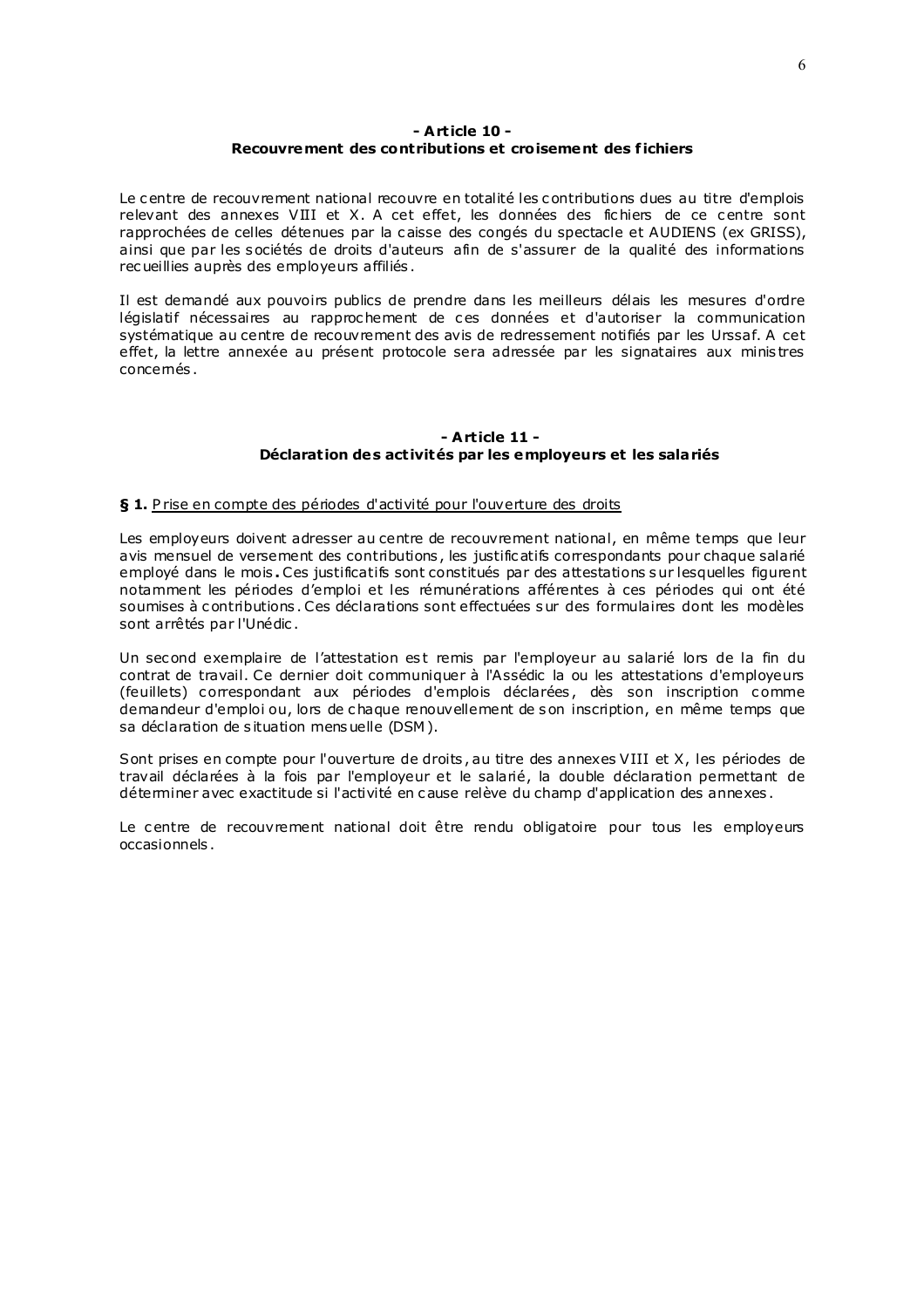### §.2. Paiement des allocations

Le paiement des allocations est mensuel. Il est déterminé en fonction de la déclaration de situation mensuelle (DSM) adressée par l'allocataire à l'Assédic. Tout allocataire qui fait état d'une période d'emploi, doit adresser à l'Assédic l'attestation d'employeur correspondante. En l'absence de cette pièce justificative, un paiement provisoire des allocations est effectué et il est procédé à une régularisation du paiement ultérieurement.

# §.3. CDD d'us age

L'accord interbranches du 12 octobre 1998 relatif aux contrats à durée déterminée d'usage dans le spectacle limite le recours à ce type de contrat aux seuls cas où les particularités de ces branches le justifient et précise qu'en dehors de ces cas, c'est le CDD de droit commun ou le CDI qui s'applique.

Les signataires appellent au strict respect de ces dispositions.

#### - Article 12 -Conséquence d'absence de déclaration

§ 1. En cas de non-déclaration, par le salarié, de ses périodes de travail lors de sa déclaration de situation mensuelle (DSM) les conséquences prévues par le règlement général de l'assurance chômage s'appliquent, à savoir :

- les périodes de travail ne sont pas retenues comme temps d'affiliation lors de la réadmission suivante ;
- tous les jours du mois civil, à propos duquel des périodes de travail n'ont pas été déclarées, sont imputés sur la durée d'indemnisation notifiée à l'allocataire.

§.2. Lors du versement mensuel des contributions, en cas de non-déclaration des périodes d'emploi par l'employeur, des majorations de retard sont dues par l'employeur à l'assurance chômage.

#### - Article 13 -Clause de suivi

Afin d'apprécier les effets des dispositions du présent protocole, les partenaires sociaux se réuniront avant la fin de l'exercice 2004 et avant la fin de l'exercice 2005 pour faire le point sur l'application des nouvelles annexes VIII et X. En tant que de besoin, ils prendront les mesures qui s'avéreraient nécessaires.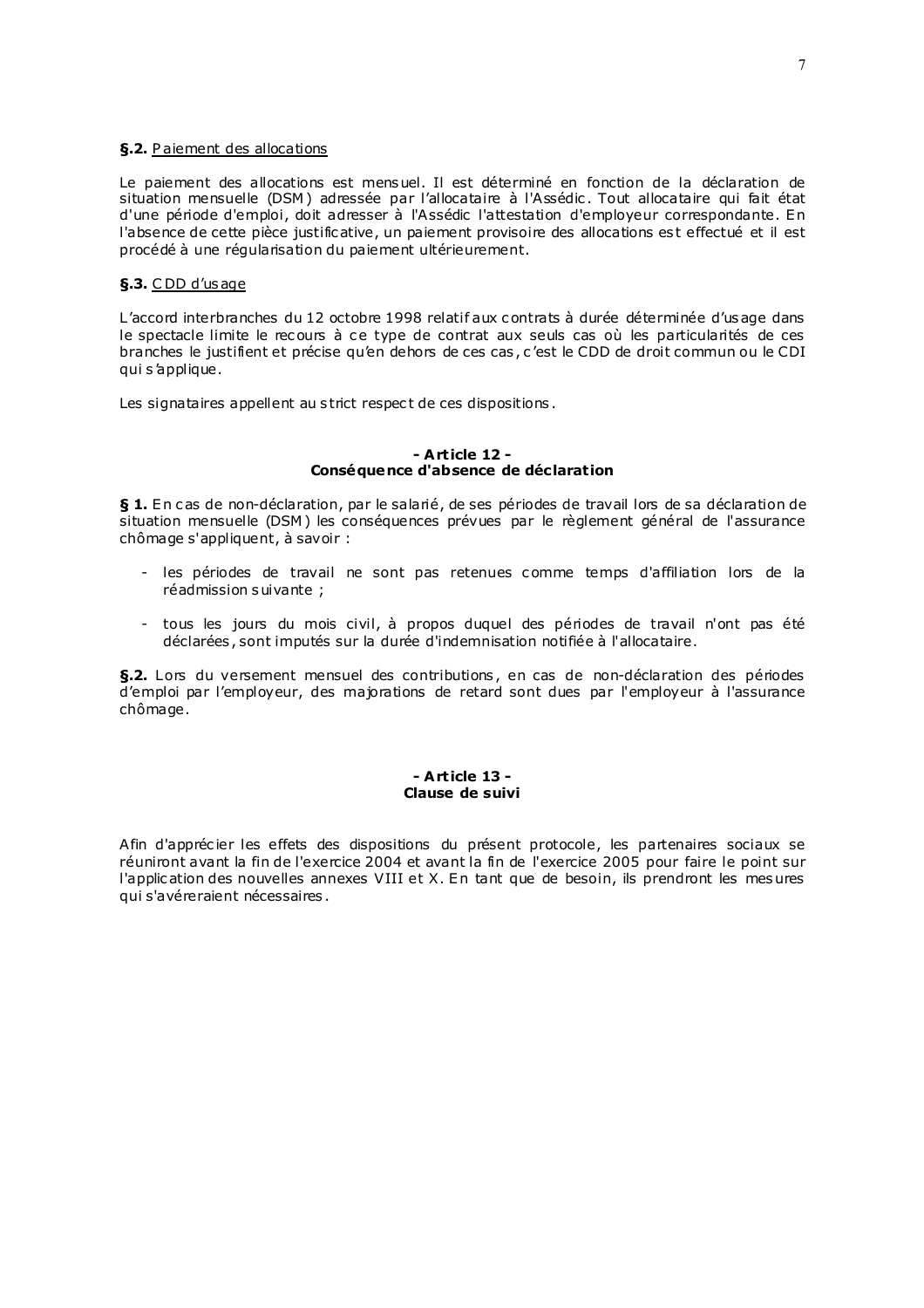### - Article 14 -Modalités d'application

Pour la période du 1<sup>er</sup> octobre 2003 au 31 décembre 2003, les dispositions du présent protocole from la periode du 1 de tobre 2009 du 91 decembre 2009, les dispositions du présent protocole<br>font l'objet des annexes VIII et X au règlement annexé à la Convention du<br>1<sup>er</sup> janvier 2001 relative à l'aide au retour à l'emp

Pour la période du 1<sup>er</sup> janvier 2004 au 31 décembre 2005, les dispositions du présent protocole font l'objet des annexes VIII et X au règlement annexé à la Convention du 1<sup>er</sup> janvier 2004 relative à l'aide au retour à l'emploi et à l'indemnisation du chômage.

Le présent protocole s'applique aux bénéficiaires des annexes VIII et X dont la fin de contrat de travail prise en considération pour une admission ou une réadmission est postérieure au 30 septembre 2003, à l'exception des articles 5 et 7 ci-dessus qui sont applicables à tous les bénéficiaires à compter du 1<sup>er</sup> octobre 2003.

Paris, le 26 juin 2003

Pour la C.F.D.T.

Pour la C.F.E.-CGC

**Pour le MEDEF** 

Pour la C.G.P.M.E.

Pour la C.F.T.C.

Pour l'U.P.A.

Pour la C.G.T.-F.O.

Pour la  $C.G.T.$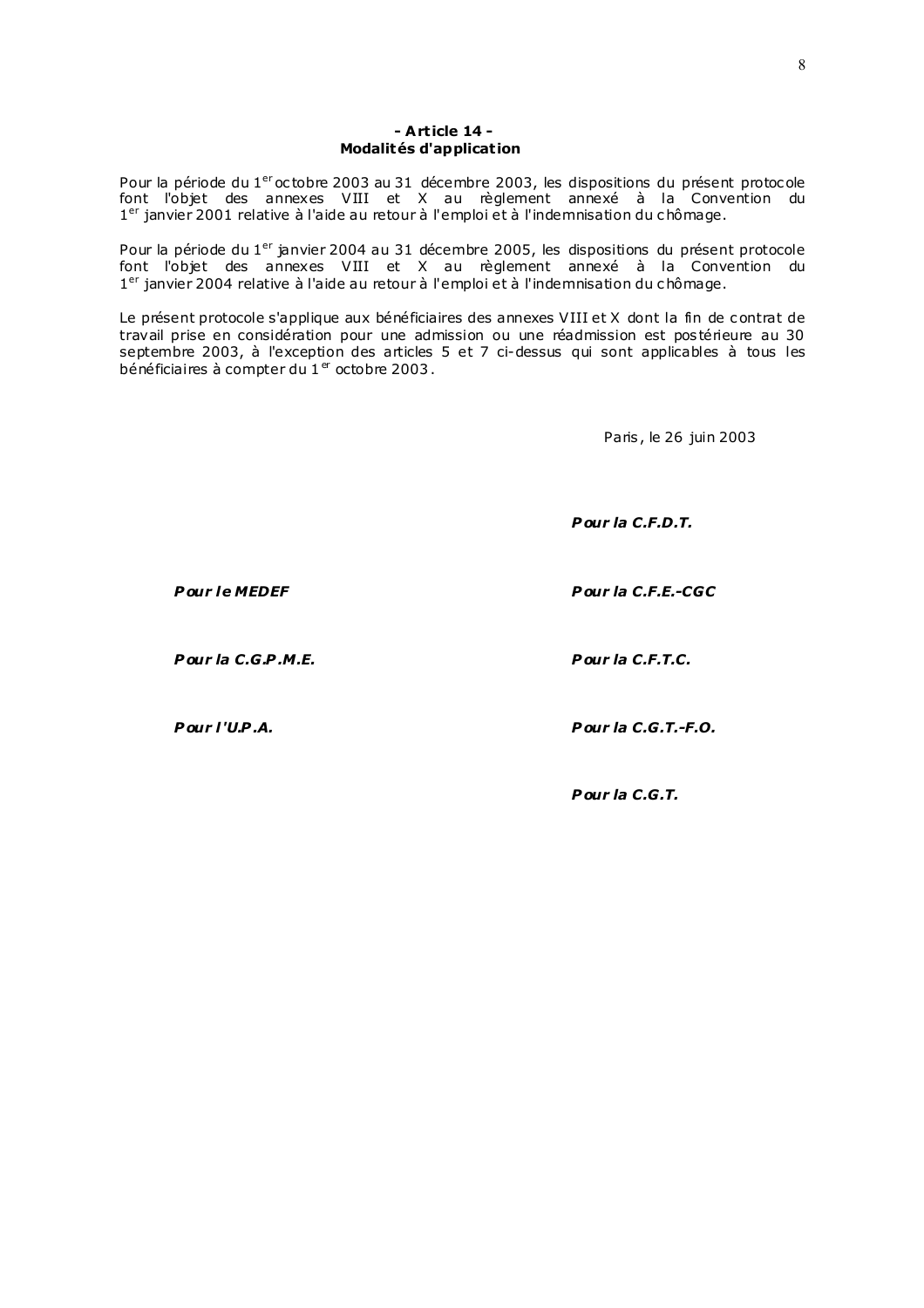**LISTE** 

relative au champ d'application de l'annexe VIII

#### $\mathbf{1}$ . **EMPLOYEURS**

L'annexe VIII au règlement de l'assurance chômage s'applique aux ouvriers et techniciens engagés par des employeurs relevant de l'article L. 351-4 ou L. 351-12 du code du travail, de l'édition de l'enregistrement sonore, de la production cinématographique et audiovisuelle, de la diffusion de programmes de télévision ou de la radio, ainsi que de la production de spectacles vivants ou de la réalisation de prestations techniques pour la création de spectacles vivants dans les domaines d'activité définis ci-après et répertoriés par les codes NAF visés ci-dessous.

#### $1.1.$ **Edition d'enregistrement sonore**

Il faut entendre l'édition de disques, de disques compacts et de bandes contenant de la musique ou d'autres enregistrements sonores.

L'activité de l'employeur doit être répertoriée par le code NAF suivant :

22.1 G Edition d'enregistrements sonores.

#### $1.2.$ Production d'œuvres cinématographiques

Il faut entendre la production et la réalisation de films d'auteurs, de longs et courts métrages destinés à la projection dans les salles.

L'activité de l'employeur doit être répertoriée par le code NAF suivant :

92.1 C Production de films pour le cinéma.

#### **Production d'œuvres audiovisuelles**  $1.3$

Il faut entendre la production et la réalisation de programmes ou d'œuvres consistant en des séquences animées d'images sonorisées ou non.

L'activité de l'employeur doit être répertoniée par les codes NAF suivants :

- 92.1 A Production de films pour la télévision
- 92.1 B Production de films institutionnels et publicitaires
- 92.2 B Production de programmes de télévision

#### $1.4.$ Prestations techniques pour le cinéma et la télévision

Il faut entendre toutes les activités connexes à la production de films telles que prise de son, effets spéciaux, développement, montage, coloriage, doublage, etc., exercées pour le compte de tiers, que ce soit pour le cinéma ou pour la télévision, sauf les activités d'exploitation de studio d'enregistrement et de mise à disposition de matériel technique.

L'activité de l'employeur doit être répertoriée par le code NAF suivant :

92.1 D Prestations techniques pour le cinéma et la télévision

#### Production de programmes de radio  $1.5.$

Il faut entendre la production de programmes de radio combinée ou non avec des activités de diffusion.

L'activité de l'employeur doit être répertoriée par le code NAF suivant :

92.2 A Activités de radio